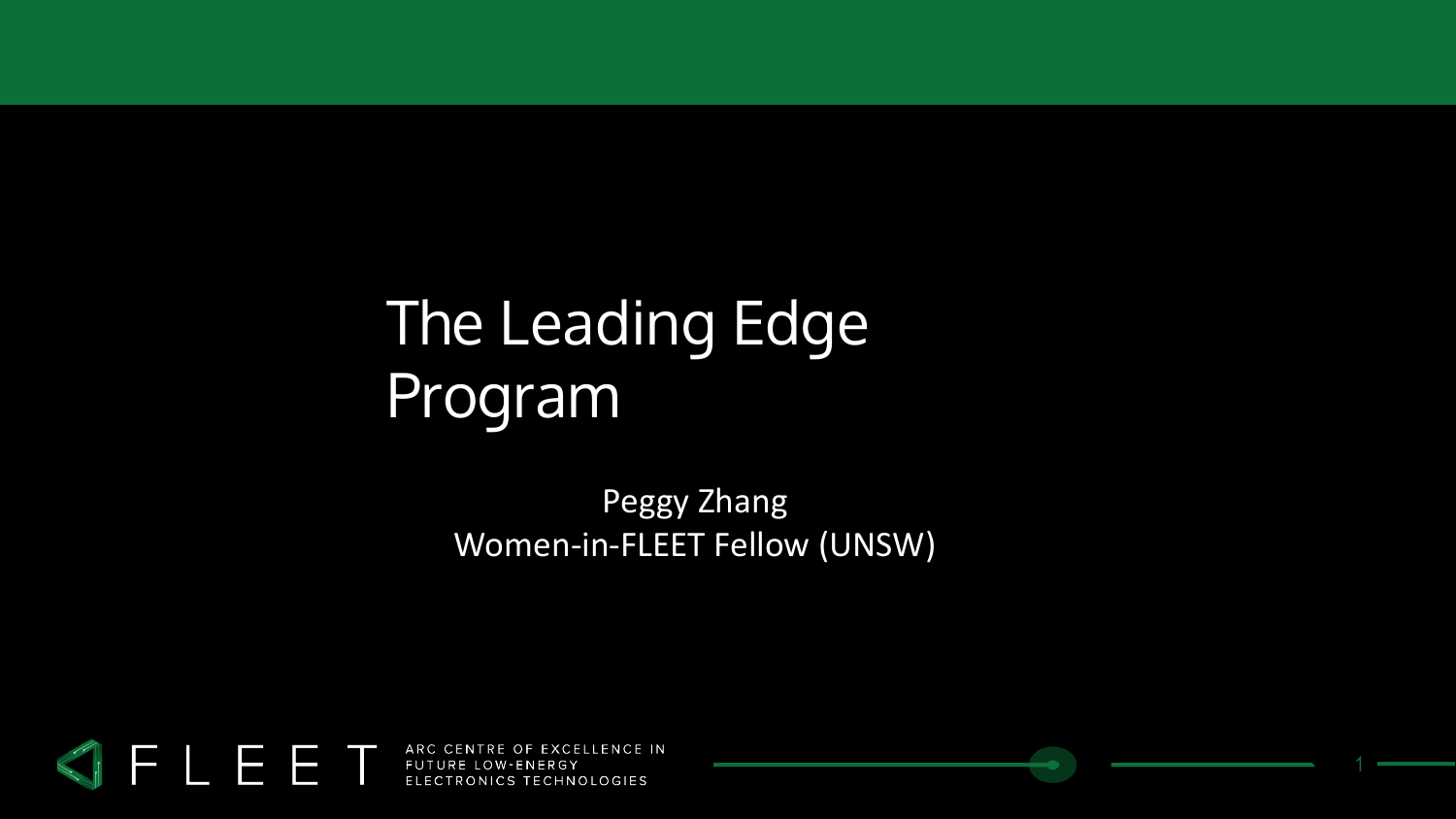### Managing Up

What would it be like if you thought of your boss as your most important client?



- Even team leaders are members of teams of which they are not the leader.
- **Even you are not a team leader,** you still can play and think like a leader.
	- **Lead your project**

■ . . . . . . .

**Example 20 Figure 1** Lead your career development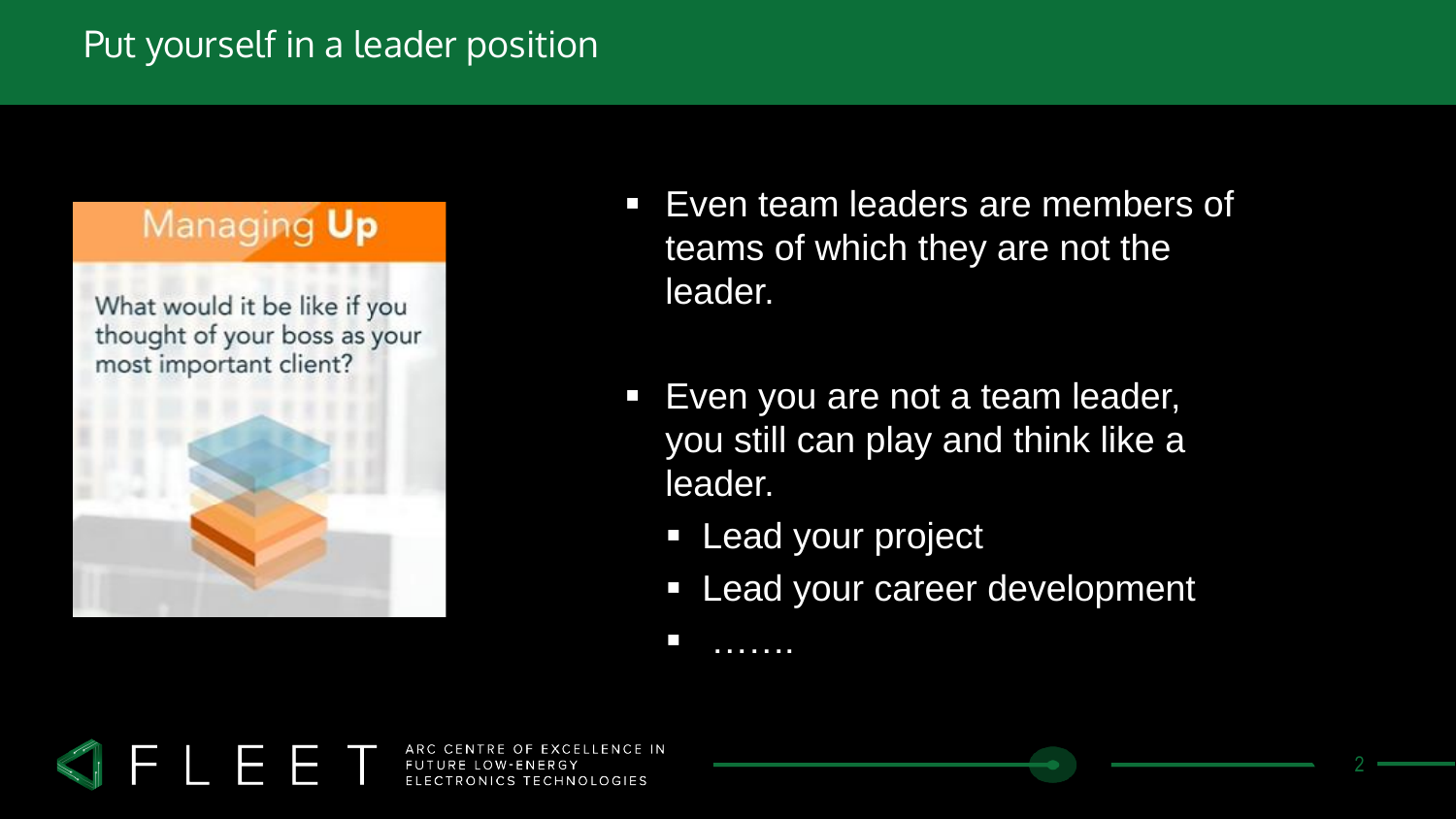### What is a successful team

E T



http://agilecoffee.com/toolkit/tribal-leadership/

- At what stage (1-5) do you think your team is currently operating?
- What do you expect from your team?
- What's the challenge to get to stage 5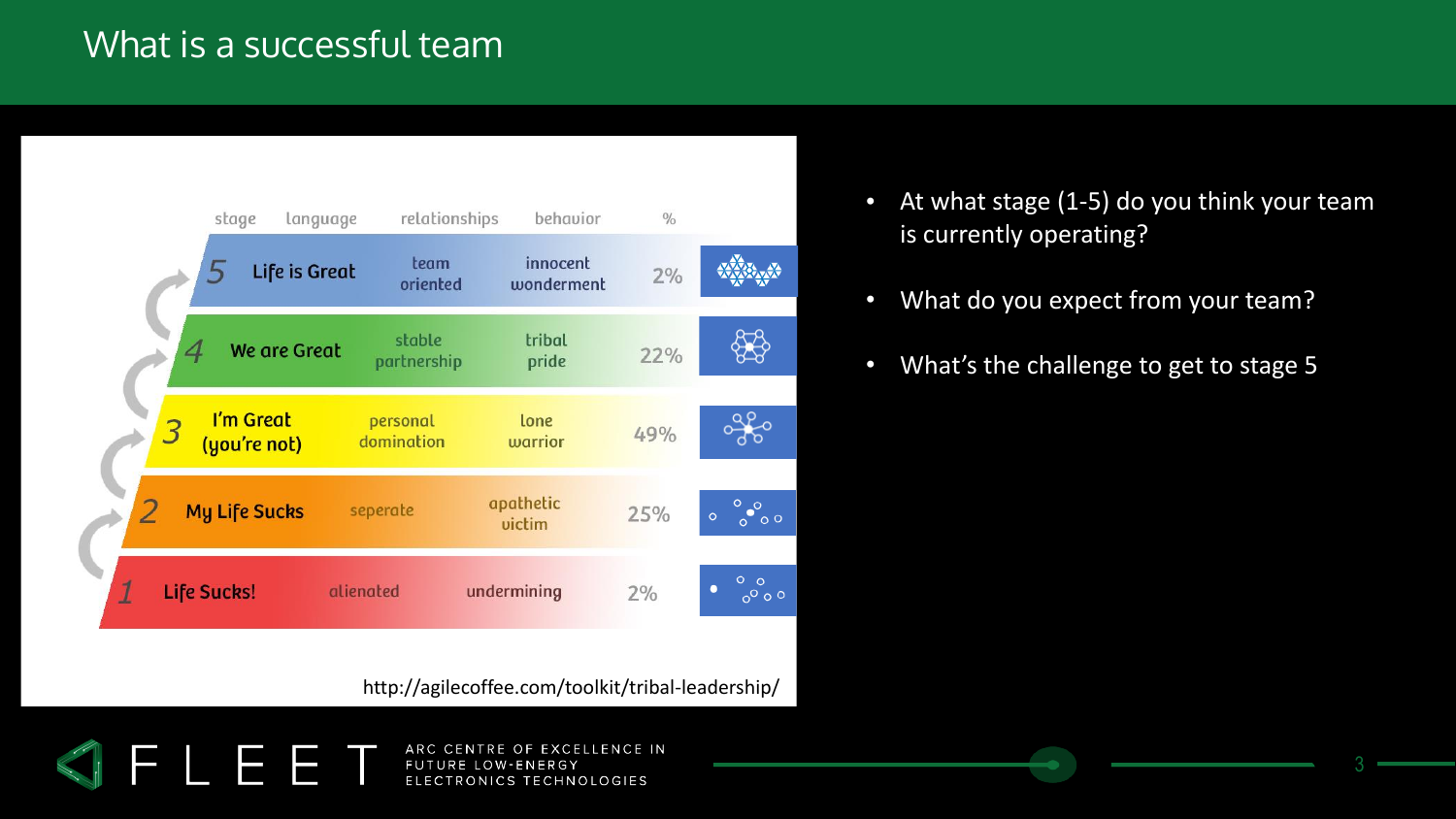### Approaches to Conflicts



ET

E

■ How to convert the conflicts to a collaborative approach?

4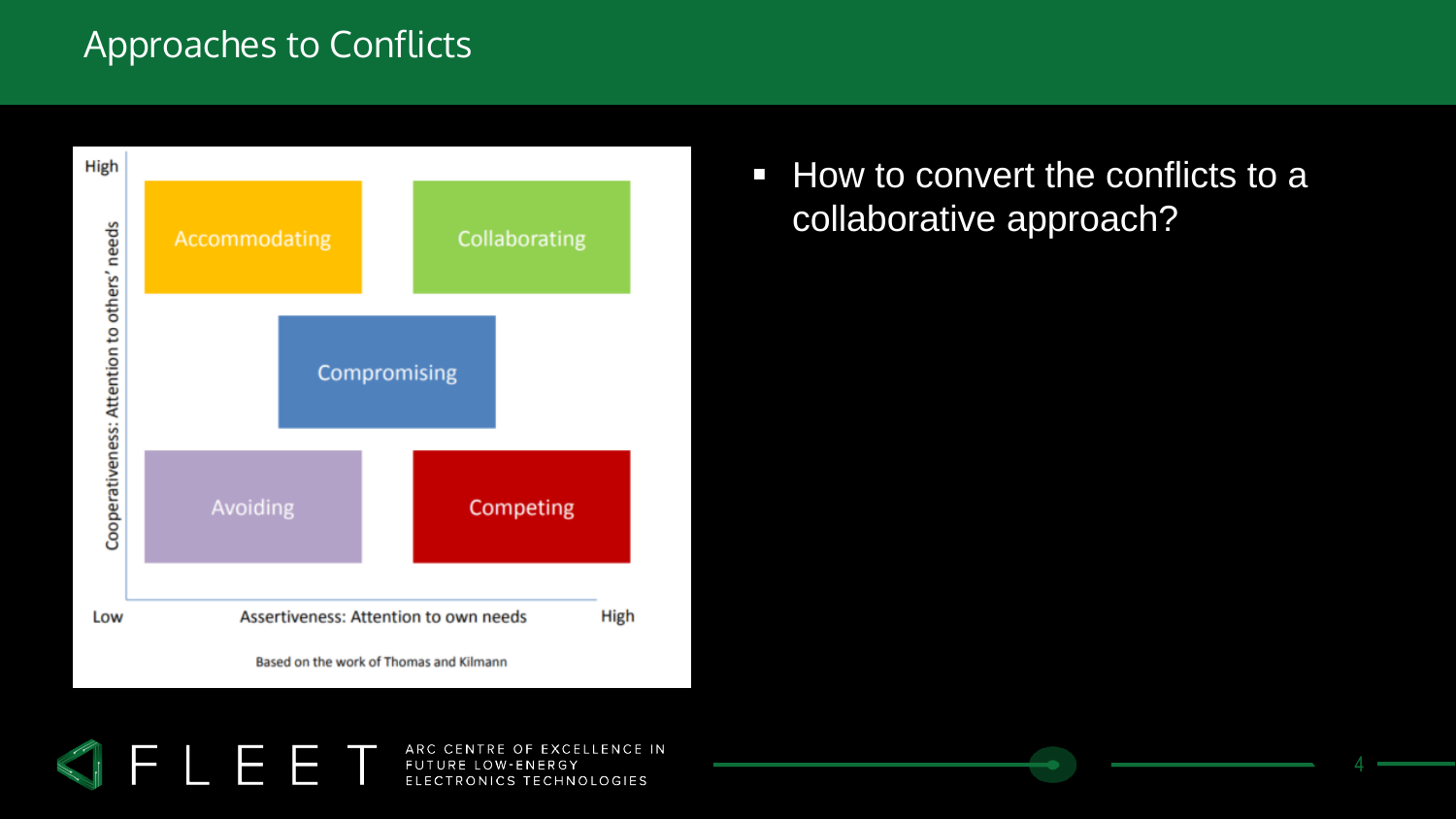### How to manage the change



Jason Clarke Founder - Minds at Work  $\overline{2}$ COULDN'T DO CAN'T DO

COULDN'T DO

CAN DO

- 4 Doors
- (1) Could Do and Can Do
- (2) Couldn't Do and Can't Do
- (3) Could Do and Can't Do
- (4) Couldn't Do and Can do

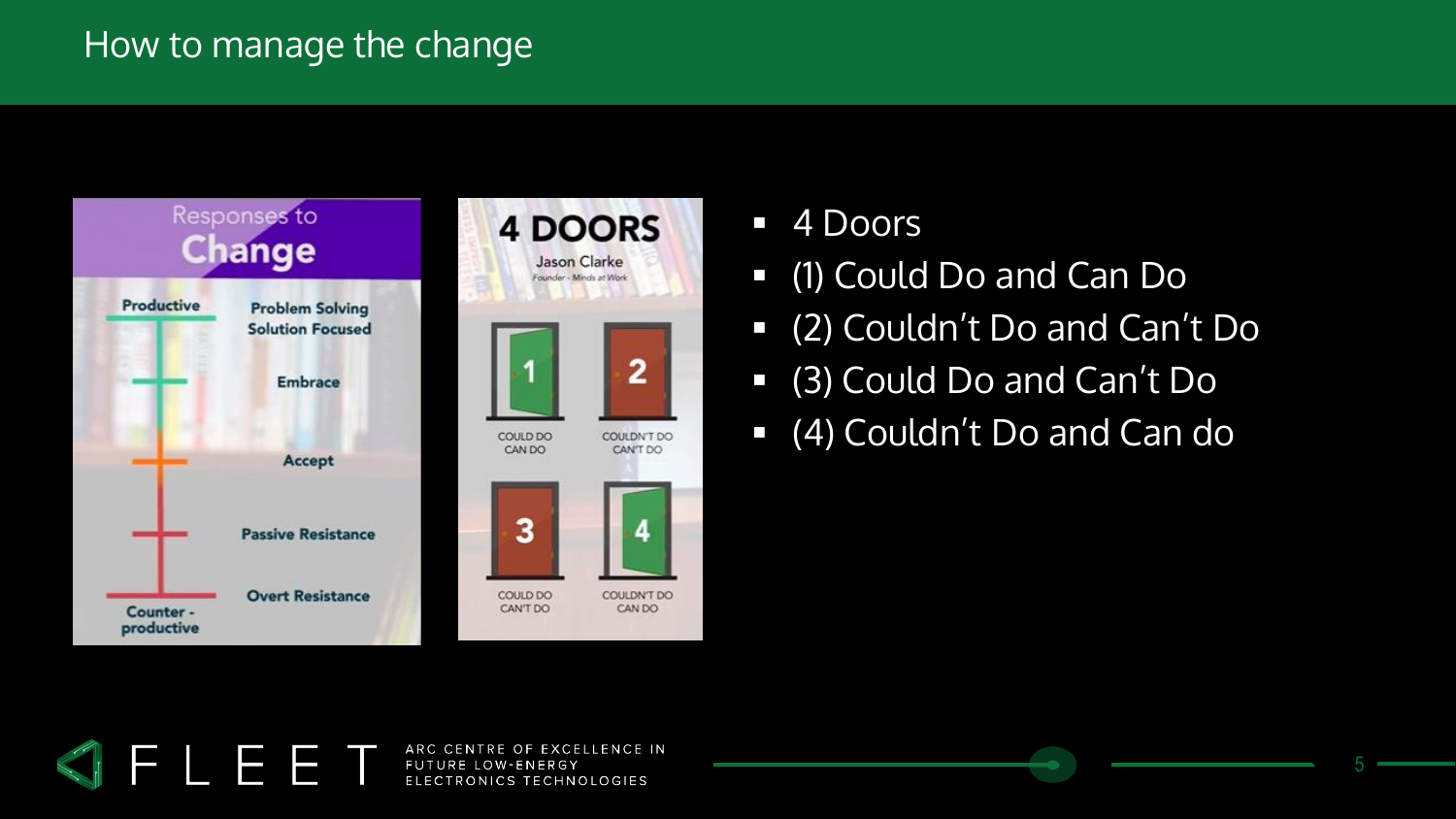## Charlotte Hurry

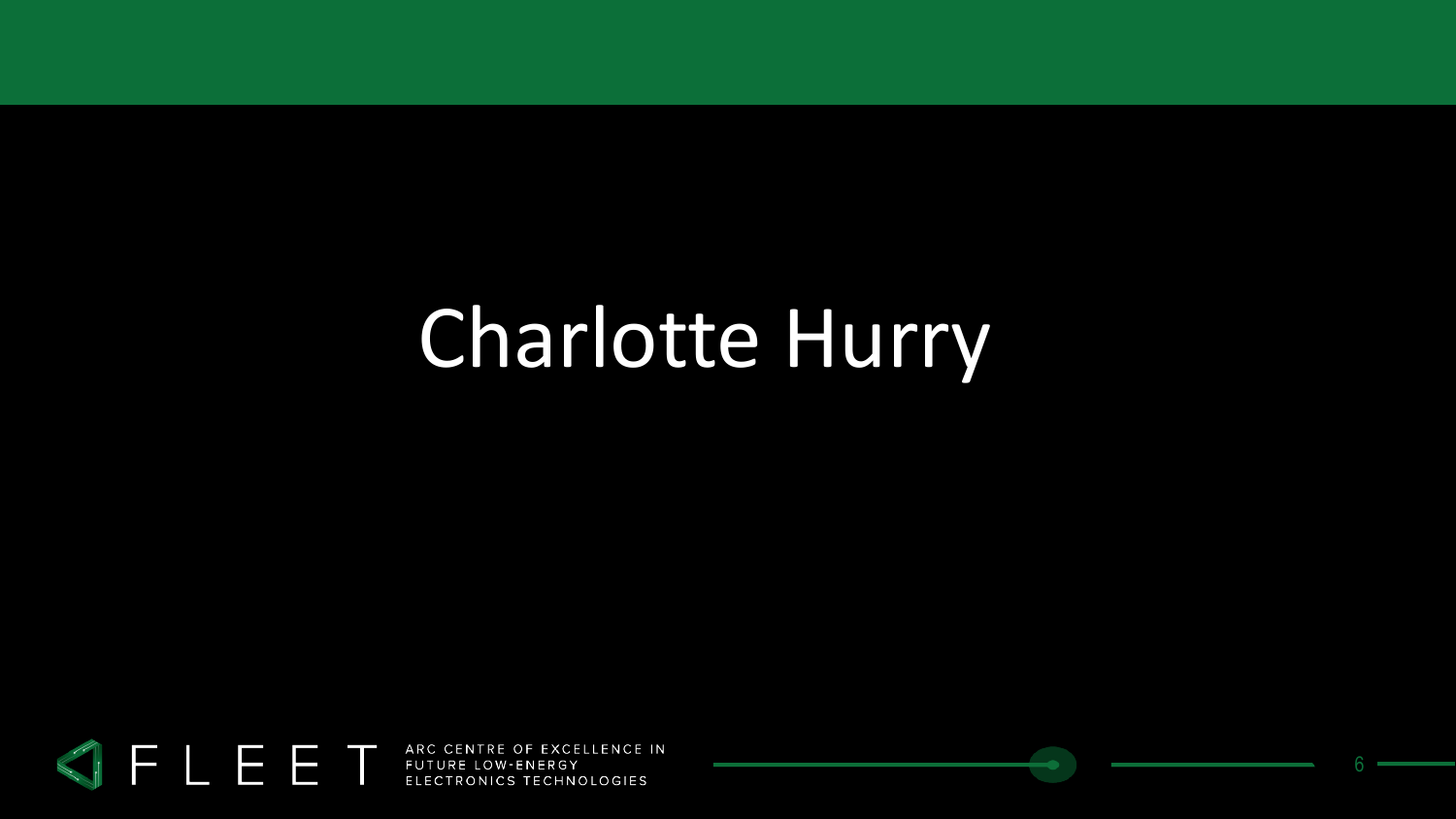### **Emotional Intelligence**

- Self-awareness.
- **E** Self-regulation.
- **■** Motivation.
- **Empathy.**
- Social skills



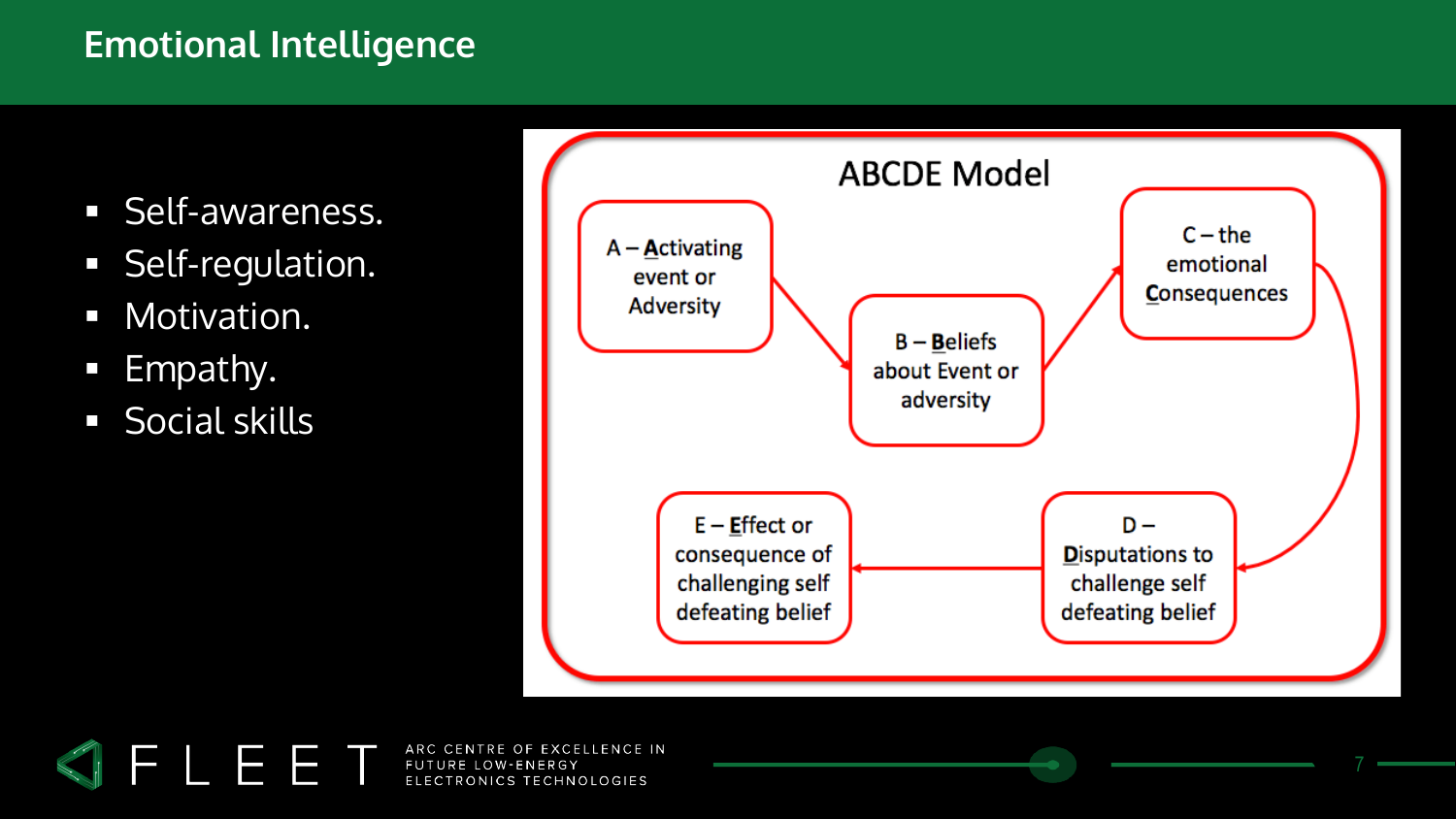### Workplace project

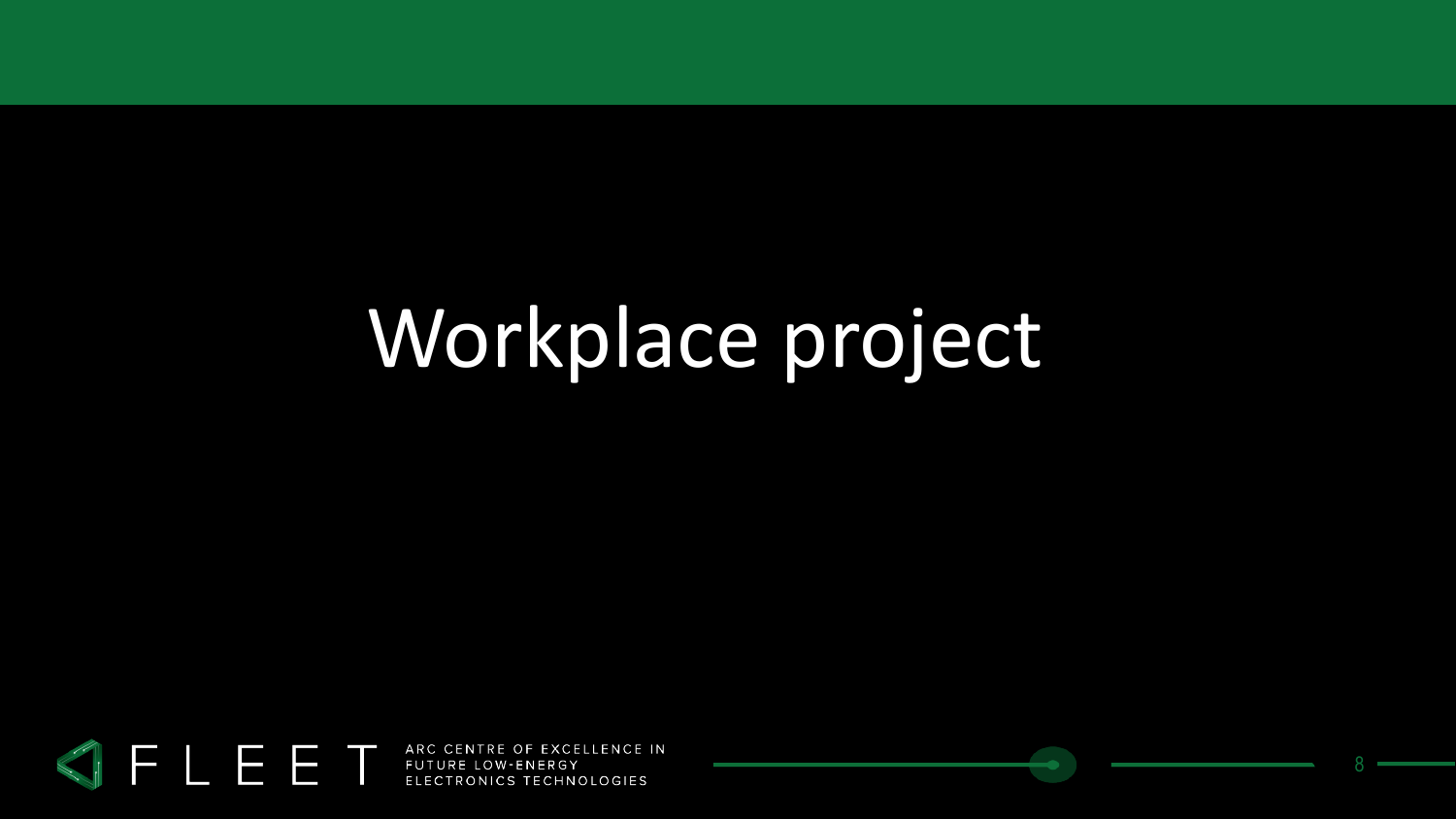### **Audience** FLEET ECRs and PhDs

#### **Learning Objective(s)**

Participants will develop individual career plans and set goals, they will also explore which FLEET resources are available to them to help achieve these goals.

**Delivery** 2 to 3 webinars



ITRE OF EXCELLENCE IN ELECTRONICS TECHNOLOGIES

9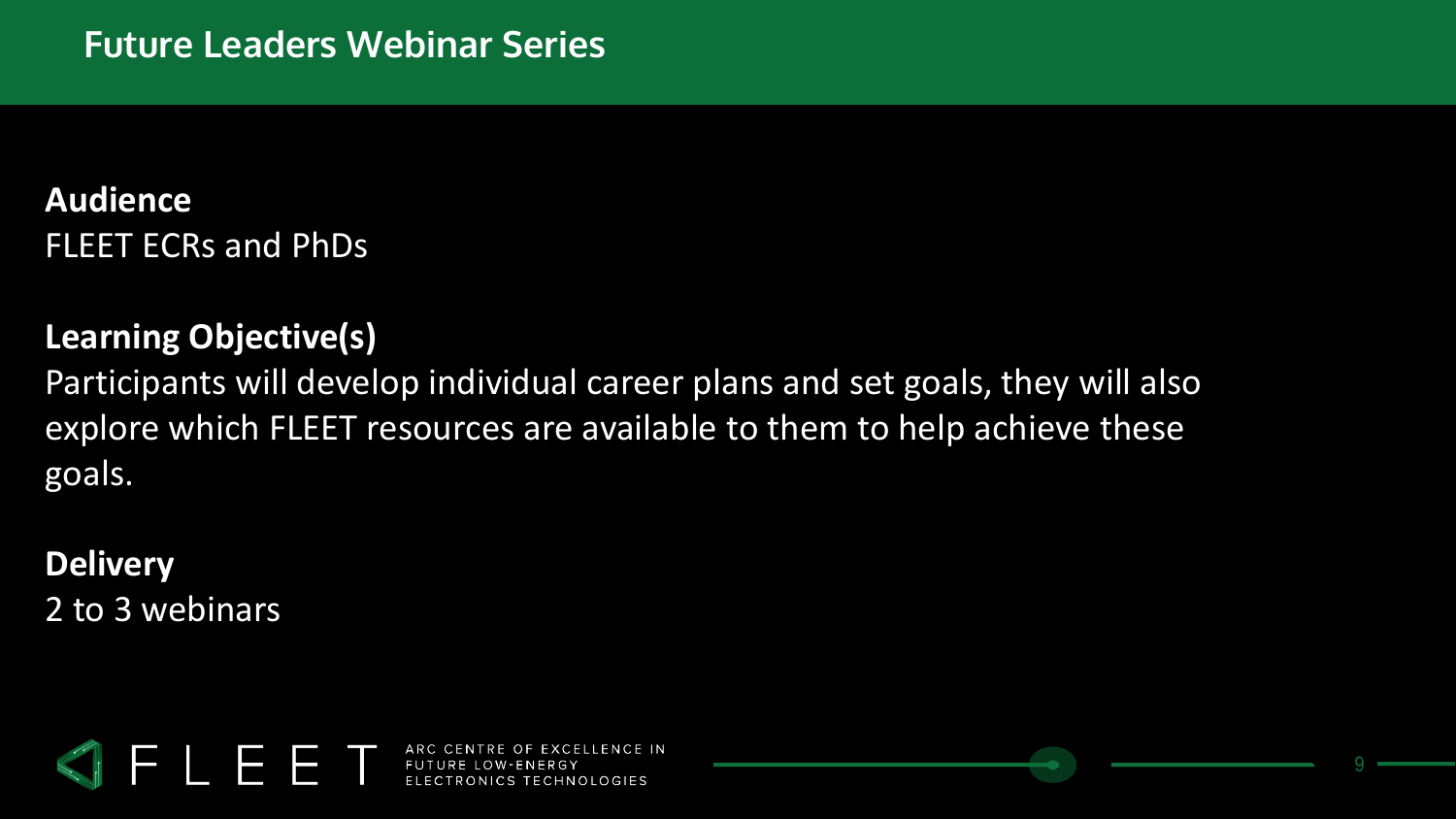### Dianne Ruka

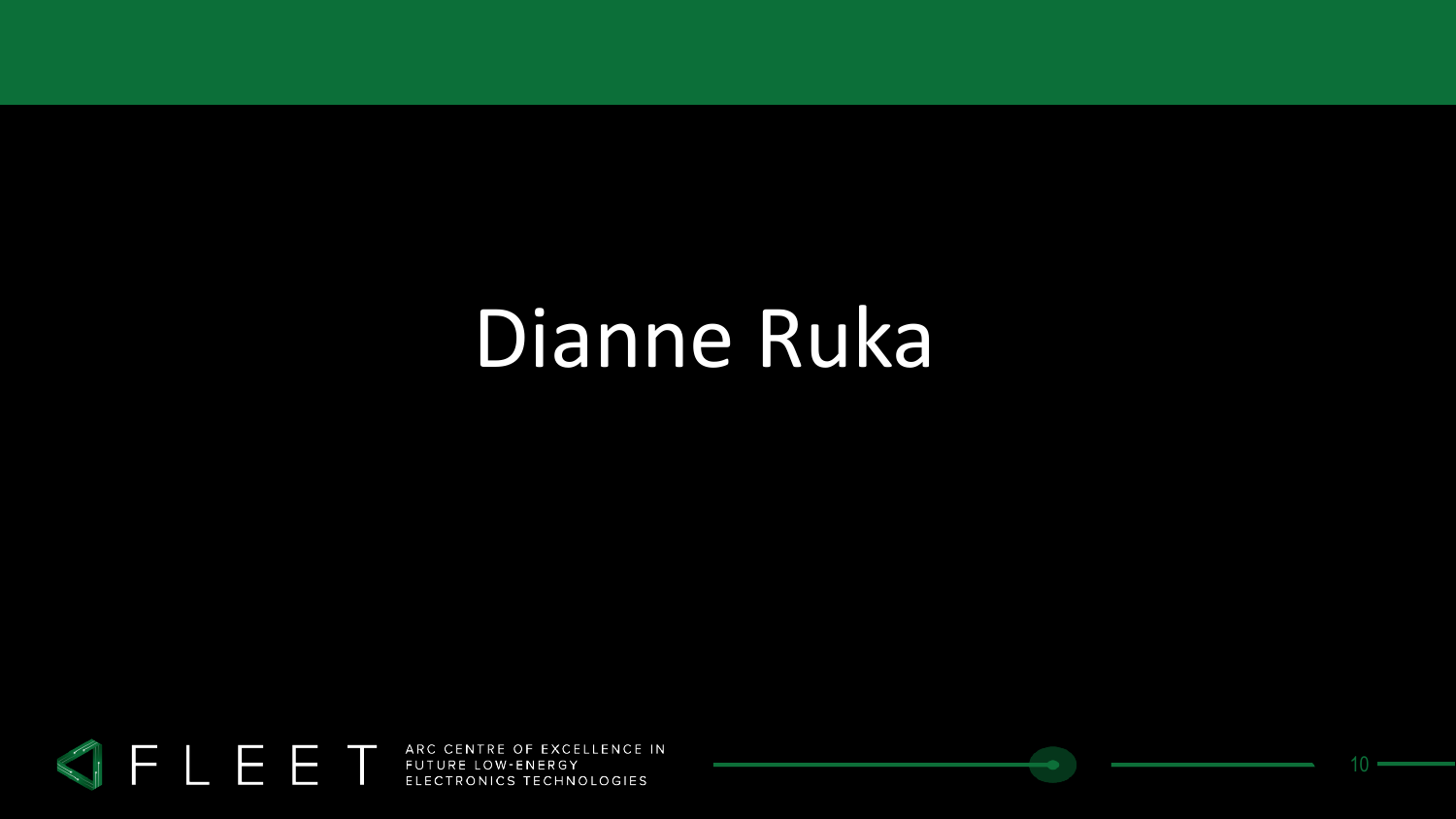#### PEOPLE STYLES

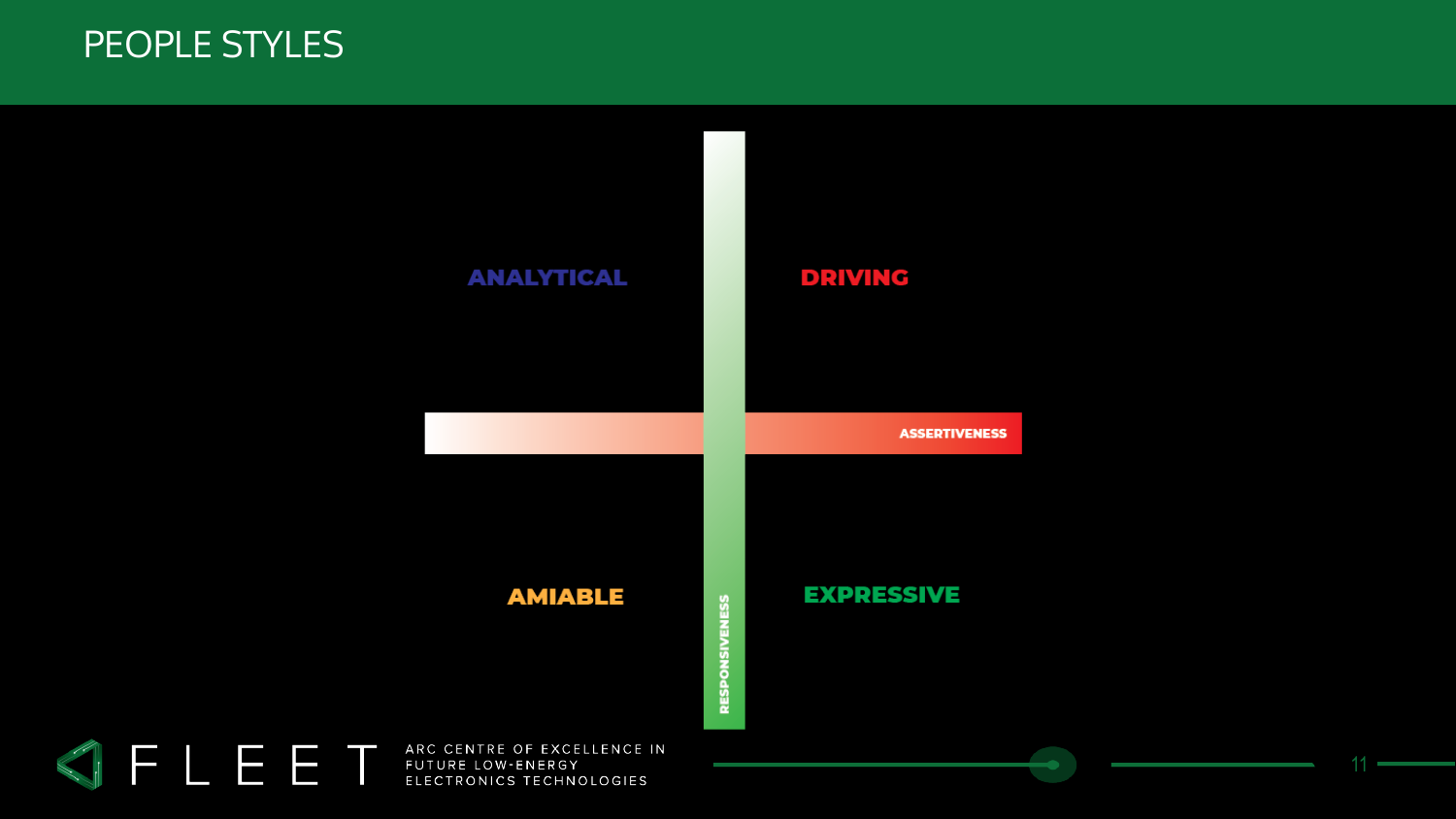### INTERPERSONAL COMMUNICATION

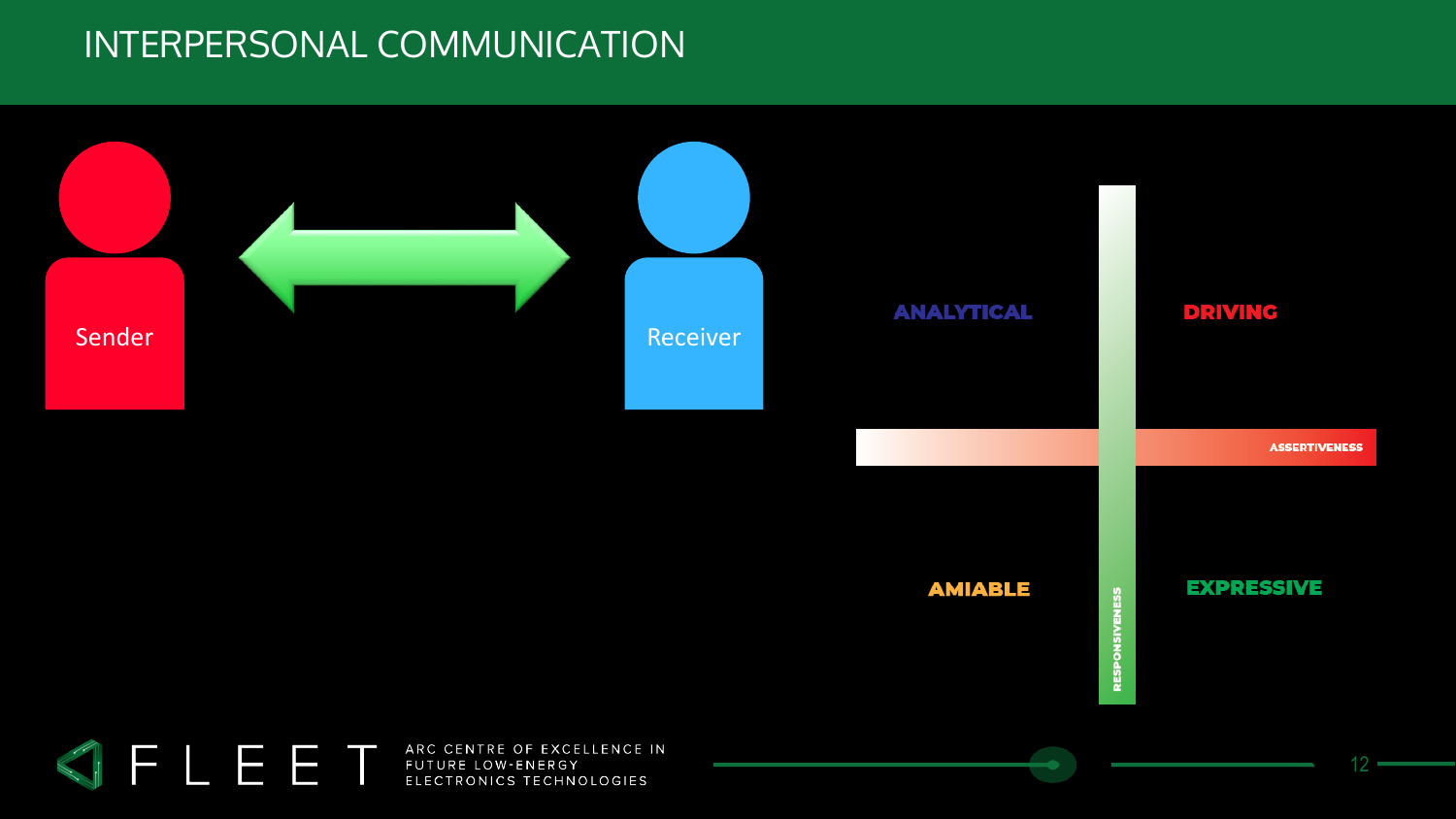### EMOTIONAL INTELLIGENCE

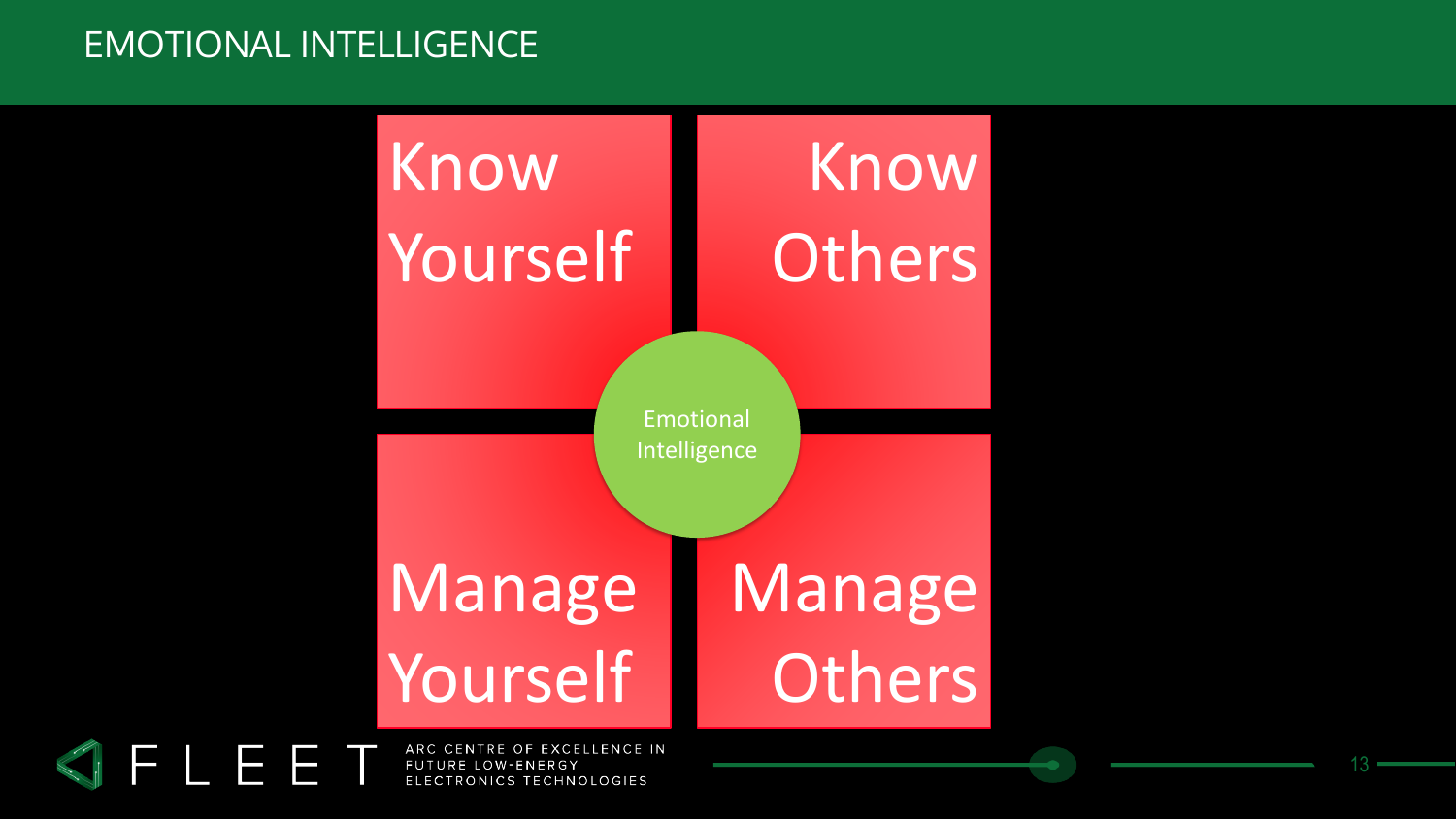#### PRESENTATION SKILLS

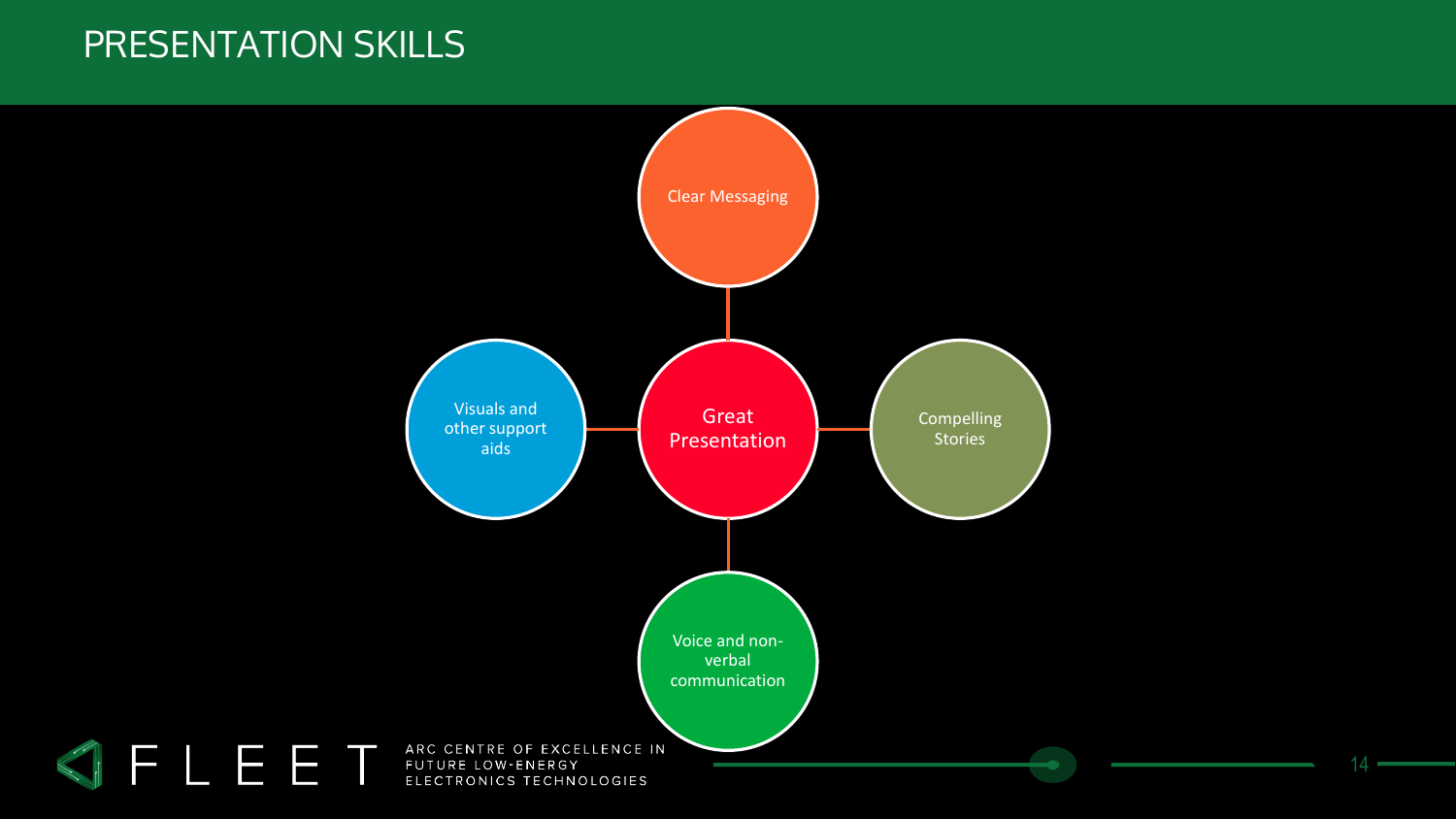### STICKING POINTS

- **People styles and communication**
- **Emotional intelligence**
- **Presentation skills**

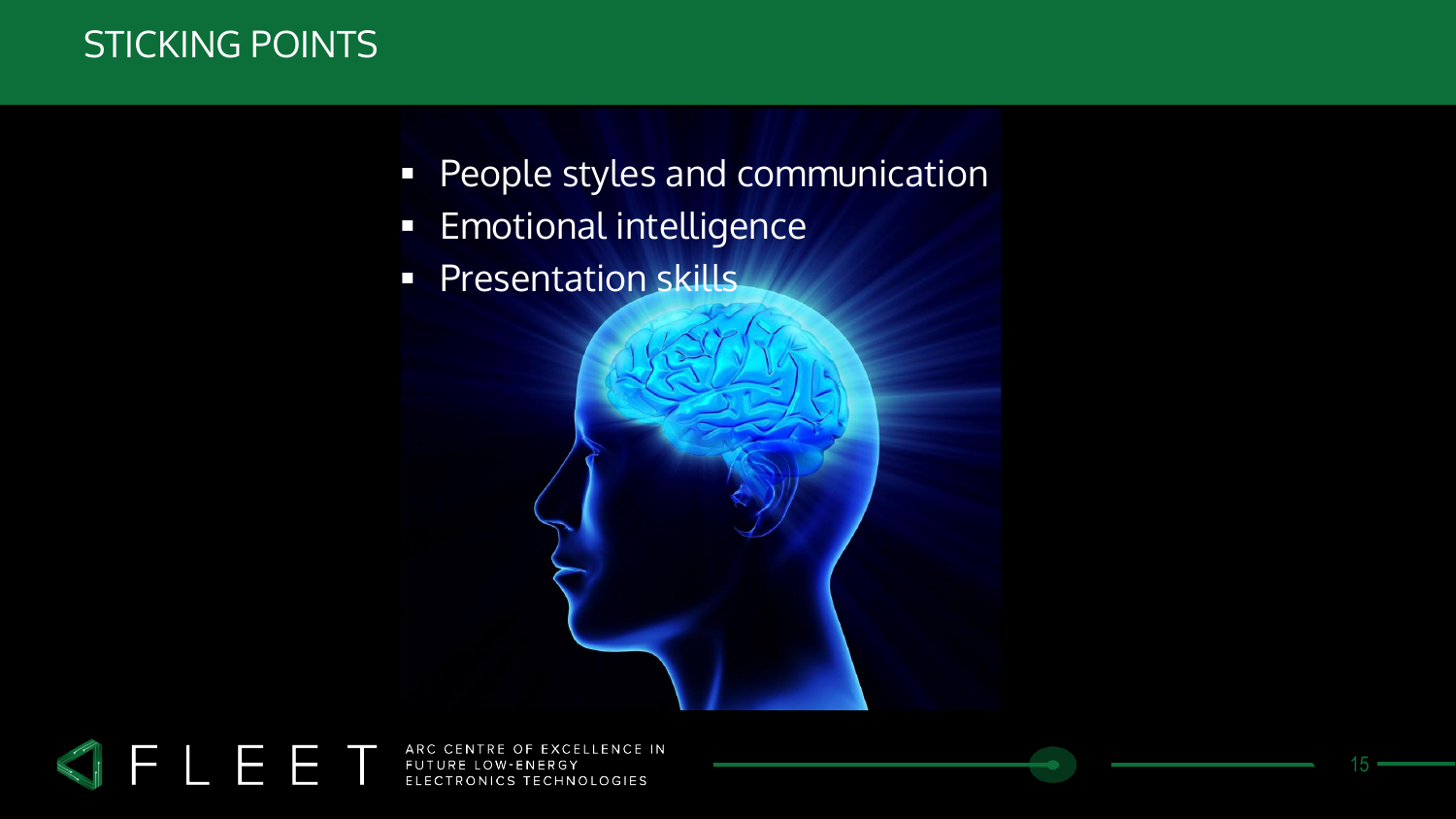### Vivasha Govinden PhD student University of New South Wales

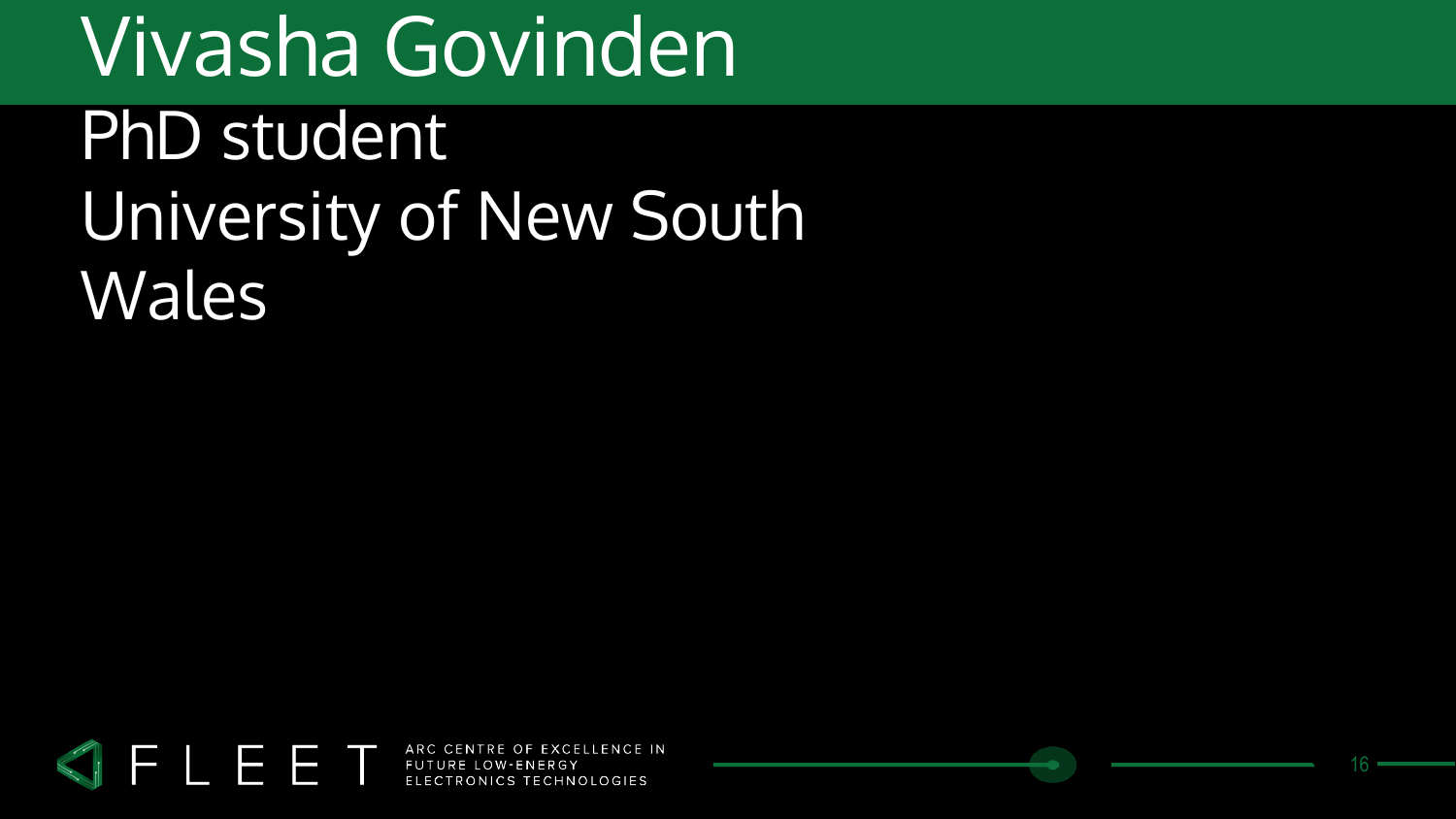#### S.A.R.A.H. model



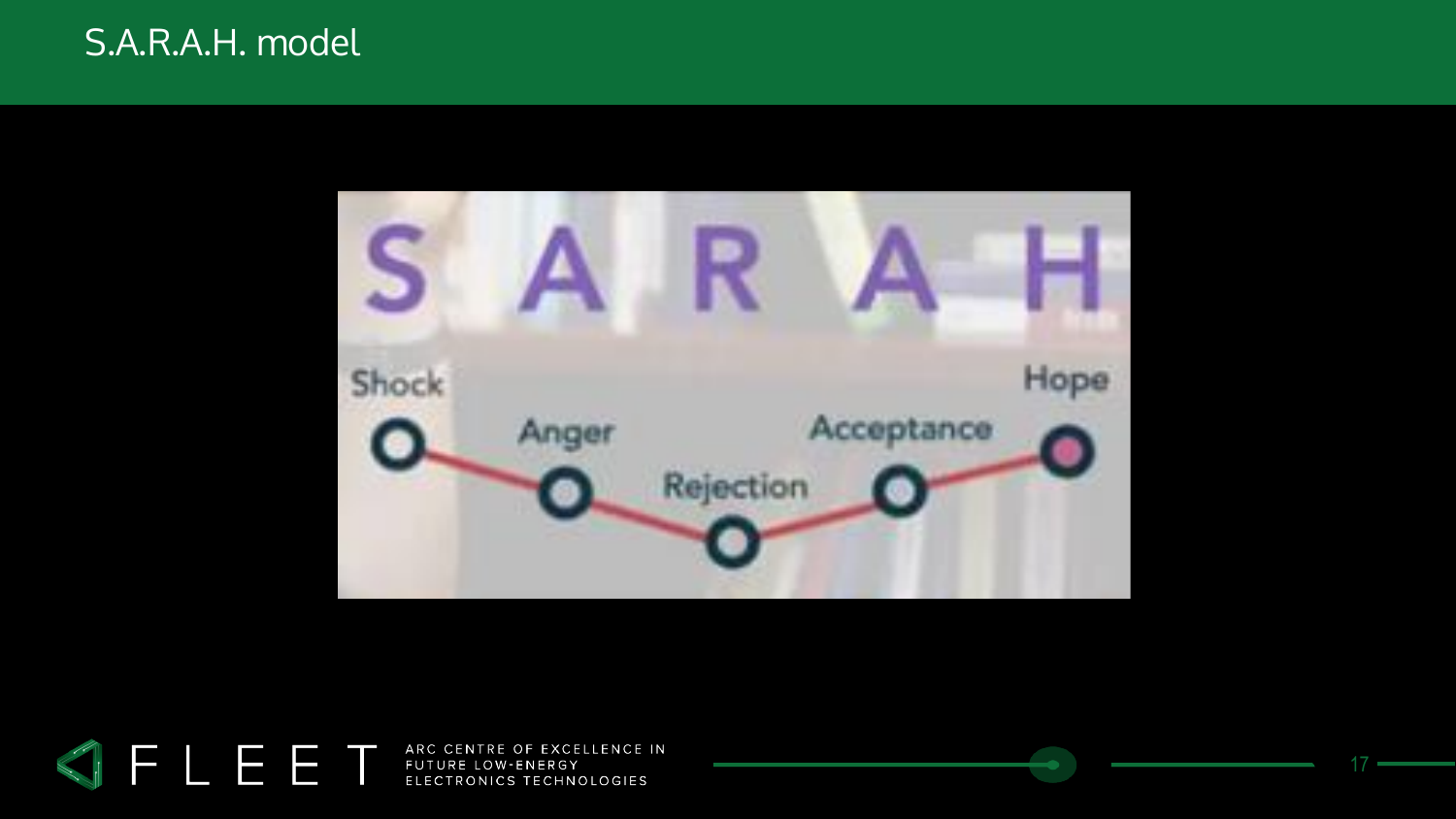# PEER COACHING



18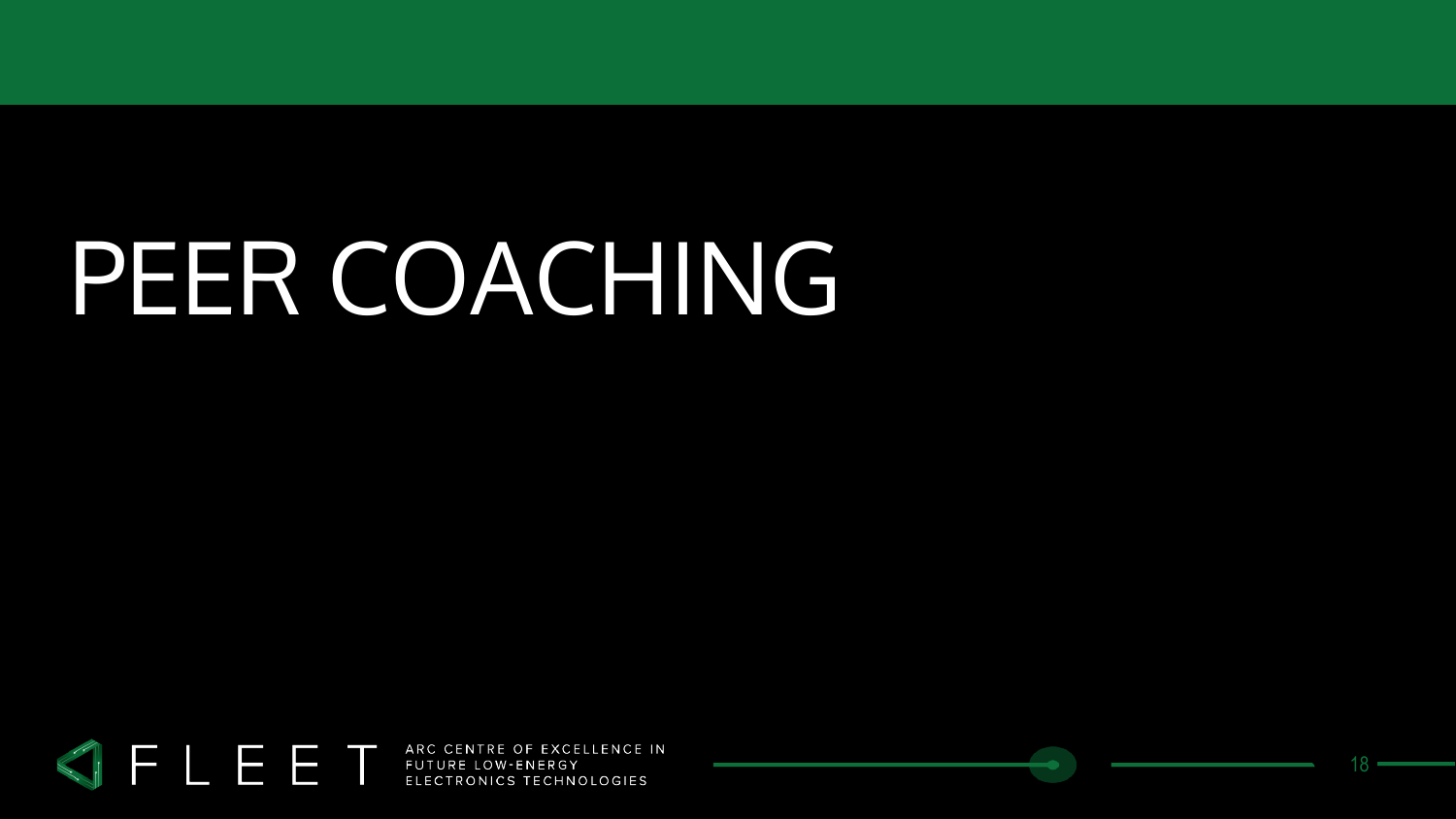Peer coaching

1. Touch base session

- Establishing the 'rules' - Talk about any goals

3. 'Typical'

session

- Talk about past achievements - Qualities demonstrated
- Use of these qualities in future

2. Appreciative inquiry session



19